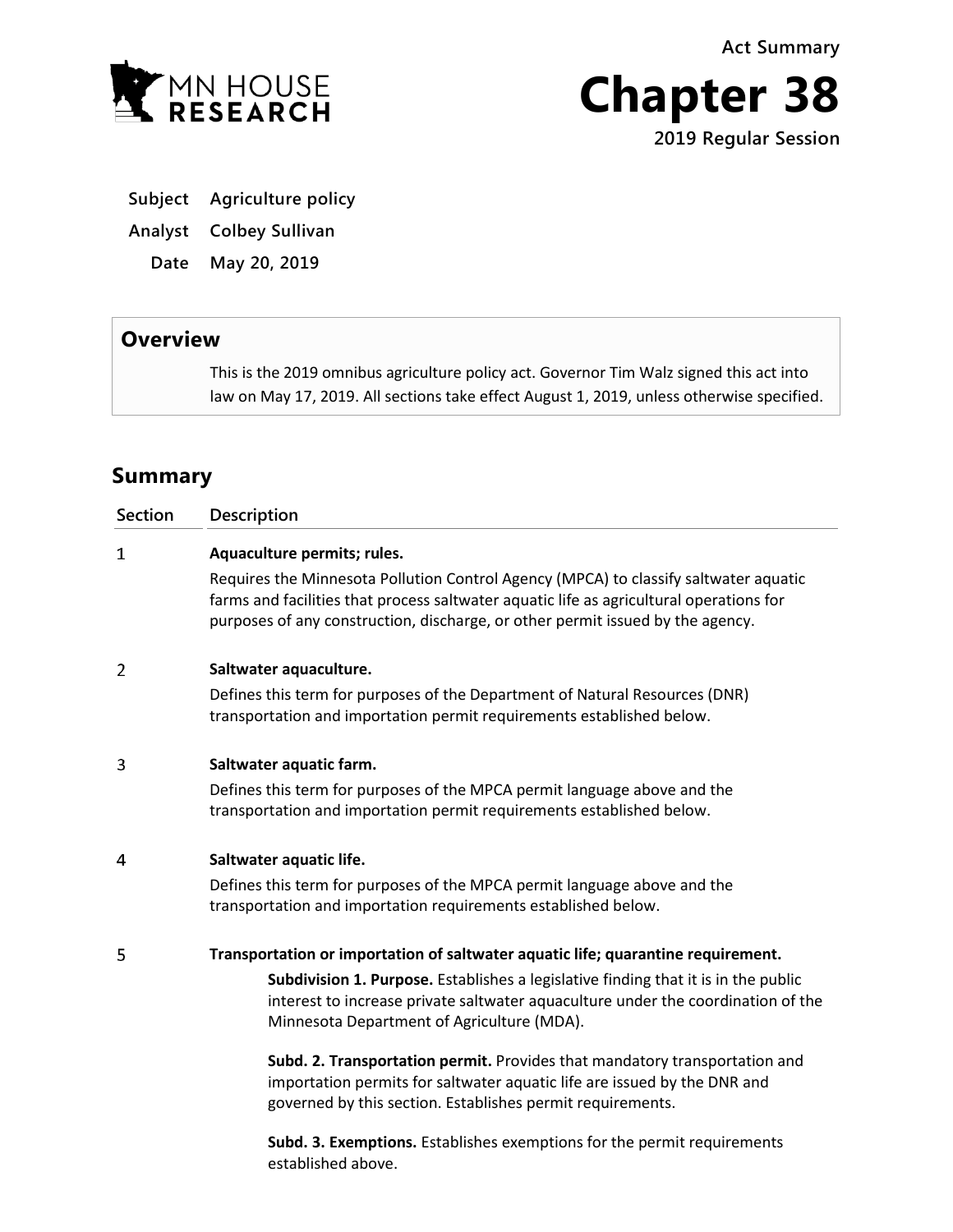### **Section Description**

#### 6 **Fees.**

Lowers the noncommercial pesticide applicator license fee for a contractor who applies a restricted-use pesticide while performing rest area custodial services for the Minnesota Department of Transportation (MnDOT). According to MDA, a contractor providing rest area custodial services for MnDOT who applies only non-restricted-use pesticides will not require a state pesticide applicator license of any kind.

#### 7 **Storage of nursery stock.**

Authorizes MDA to approve alternative management practices that nurseries may use to maintain the viability of balled and burlapped stock.

#### 8 **Drug.**

Clarifies interpretation of the definition of "drug" for purposes of commercial feed law.

#### 9 **Application; date of issuance.**

Establishes the license period for a new food handler license category created in the next section. This new license will be available to businesses that conduct only custom-exempt meat and poultry processing or slaughter. Custom-exempt operations are those that slaughter and process animals (e.g. livestock, poultry, wild game) for consumption by the animal's owner.

#### 10 **Classification.**

Creates the new custom-exempt license category. Businesses eligible for this new license category are those that mark all products as "Not For Sale" and do not conduct retail or wholesale sales in the same facility.

#### 11 **Delegation to local board of health.**

Expands MDA's ability to delegate its statutory responsibility for retail food business licensing and inspections to local units of government. With this change, MDA's delegation authority expands from only groceries and convenience stores to include other retail food handlers as well. However, MDA retains jurisdiction over meat and poultry processors and other businesses regulated under the state meat inspection program. Under prior law, MDA could delegate to local units of government only the agency's authority to inspect grocery and convenience stores.

#### 12 **Agreements to perform duties of commissioner.**

Makes conforming changes to reflect MDA's expanded food-handler delegation authority.

#### 13 **Approval of agreements.**

Makes conforming changes to reflect MDA's expanded food-handler delegation authority.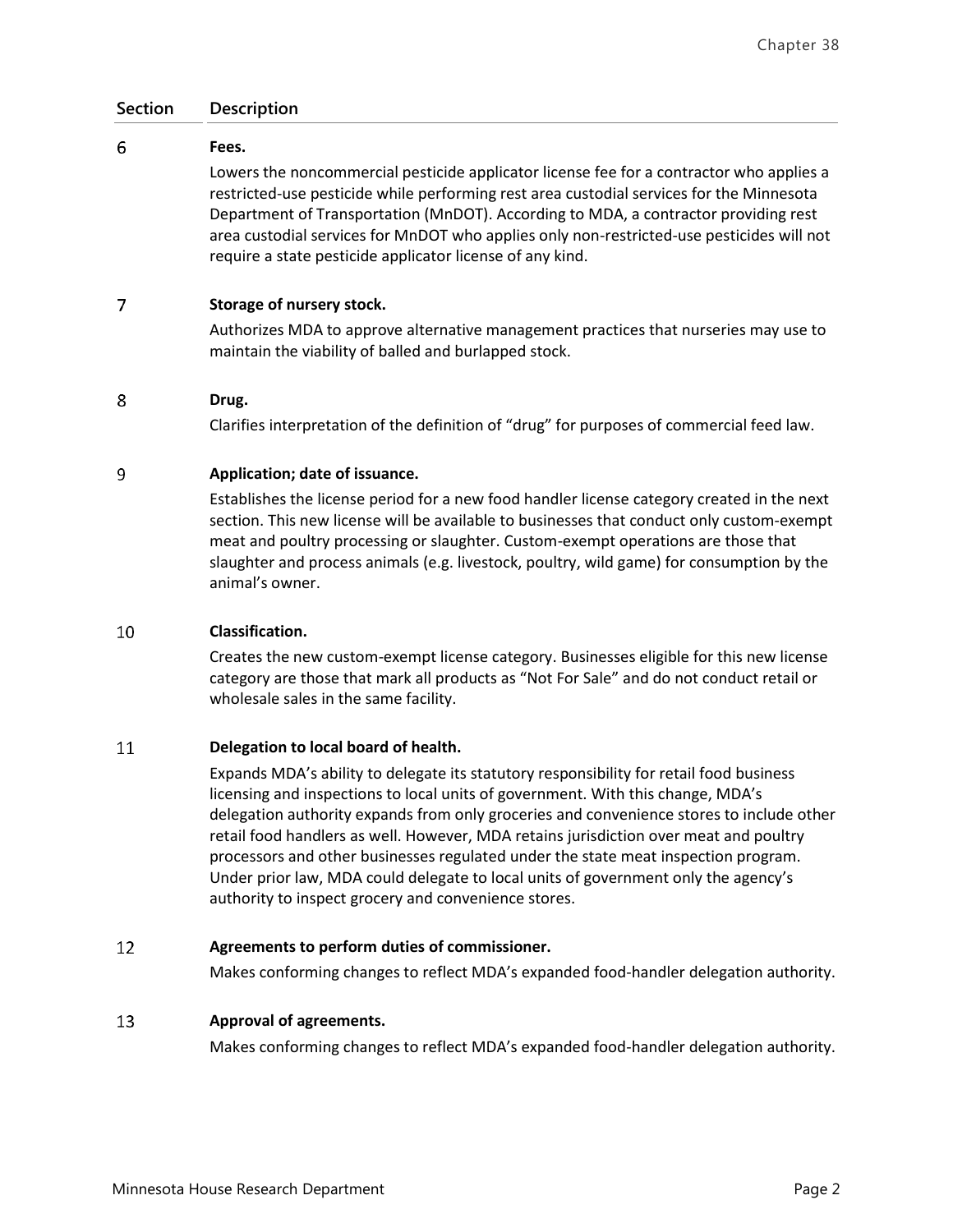### **Section Description**

#### 14 **Fees effective July 1, 2003.**

Provides that those who apply for and receive the new custom-exempt food handler license will pay the same fee as those businesses that hold a retail food handler license.

#### 15 **Eggs in possession of retailer.**

Establishes separate shelf-life limits for Grade A and Grade AA eggs sold at retail, allowing Grade A eggs to stay on the shelf almost 50 percent longer than Grade AA eggs before they must be removed from sale.

#### 16 **Organic agriculture; commissioner duties.**

Extends the existing Organic Advisory Task Force by five years, to June 30, 2024.

#### 17 **Milk storage requirement.**

Prohibits haulers from picking up milk from a dairy farm unless the farm's bulk tank is in proper working order. Prohibits a hauler from picking up milk stored for more than 72 hours at a farm; authorizes MDA to waive this 72-hour limit in cases of hardship, emergency, or natural disaster.

#### 18 **Labels.**

Modifies required label information for milk and dairy products sold in Minnesota when these products were produced in another state where official milk plant numbers are not assigned.

#### 19 **Manufacture of cheese; requirements in process.**

Requires cheese produced from raw milk and subjected to an aging process for at least 60 days after manufacture at a temperature of 35 degrees or more to be labeled as aged for 60 days or more.

#### 20 **Emergency powers.**

Allows MDA to issue permits, in the event of a disaster or emergency, to move food if the applicant satisfies all disease and other control measures established by the agency.

#### 21 **Livestock expansion.**

Authorizes the Rural Finance Authority (RFA) to participate in Livestock Expansion loans that facilitate an eligible farmer's purchase of a livestock farm.

#### 22 **Eligibility for beginning farmer loans.**

Modifies RFA's authority to waive farm education requirements for Beginning Farmer Loan recipients.